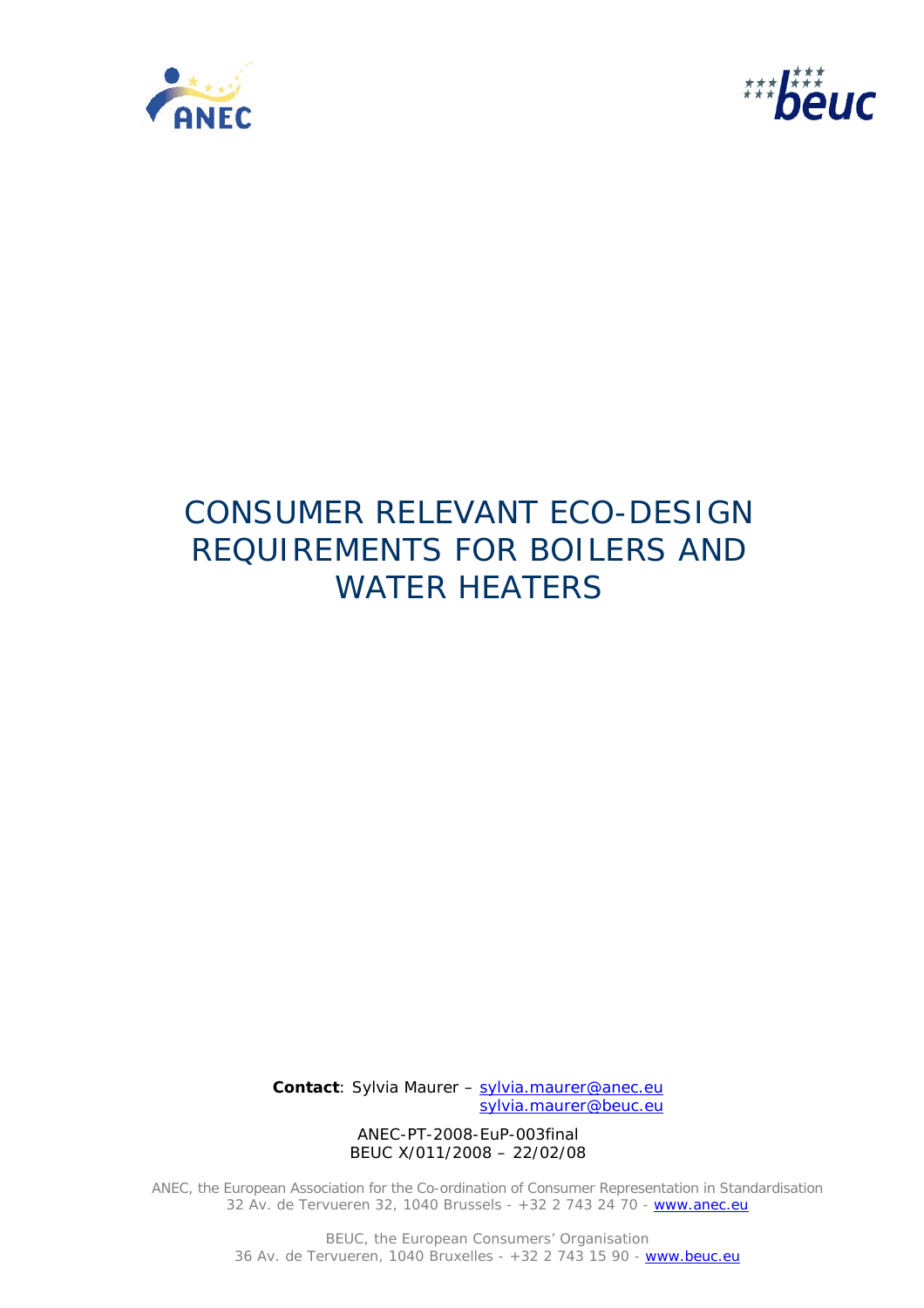



# **Summary** <sup>-</sup> In the context of the implementation of the Eco-design of Energy-using Products (EuP) <sup>-</sup> f Directive, the European Commission is proposing eco-design requirements for boilers and water heaters (Lots 1 and 2). These requirements are largely based on the findings of the relevant preparatory studies on boilers and water heaters. This paper outlines the main consumer relevant issues related to the possible ecodesign requirements for boilers and water heaters and recommends improvement options. We give specific, technical recommendations to increase the energy efficiency of these products and highlight the need for a well-designed labelling scheme to inform consumers.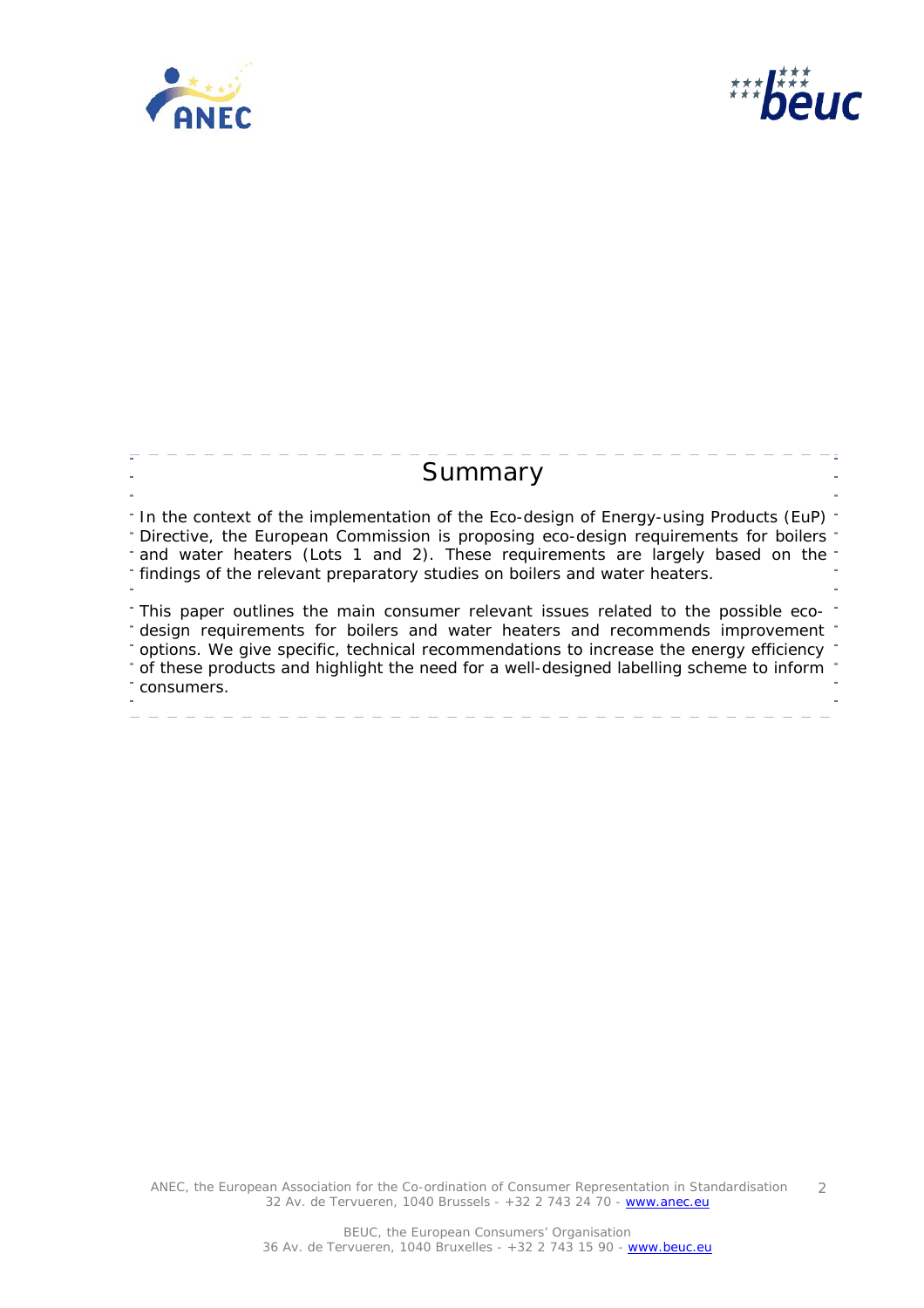



#### **Introduction**

This paper outlines the main consumer relevant issues related to the possible eco-design requirements for boilers (Lot [1](#page-2-0))<sup>1</sup> and water heaters (Lot [2](#page-2-1))<sup>2</sup> and recommends improvement options. We give specific, technical recommendations to increase the energy efficiency of these products and highlight the need for a well-designed labelling scheme to inform consumers.

### **1. General remarks**

Consumer organisations welcome and support the Commission proposal to introduce eco-design requirements for boilers and water heaters. Central Heating Boilers (CH-Boilers) as well as water heaters constitute one of the most relevant product groups covered by the EuP process due to their savings potential. Moreover, many other countries, such as New Zealand and Australia, have minimum efficiency standards at very stringent levels already in place. Dumping of inefficient water heaters from these countries to European consumers has to be avoided.

Consumers will benefit from energy efficient boilers. However, the phasing out of inefficient and often cheap appliances could be a burden for certain consumer groups. Consumer organisations therefore call on the Commission to encourage Member States to provide accompanying measures such as subsidies and tax reductions.

### **2. Scope and Definitions**

ł

According to the Commission Working Document, boilers operating in CHP plants (Combined Heat and Power; cogeneration) and boilers for district heating systems are exempted from the eco-design measures. From a legislative perspective CHP plants fall under the CHP Directive (2004/8/EC). However, this Directive does not apply any efficiency related minimum standards for CHP plants.

District Heating systems are subject to the Large Combustion Plant Directive (2001/80/EC) or the Emissions Trading Directive 2003/87/EC. Both Directives set minimum standards for the plant performance. However, smaller boilers (< 20MW) do not fall under any such regulations.

Moreover, electric storage heaters which are used for heating purposes but do not involve a water based distribution system (thus not including a boiler) are also not subject to the Working Document. However, these also produce space heat. Electric storage heaters are linked to negative environmental impacts. It is therefore recommended to also include electric non-hydronic storage heaters in the scope of the eco-design requirements.

<sup>&</sup>lt;sup>1</sup> EuP preparatory study Lot 1 "Eco-design of Boilers", Final Report, Delft, 2<sup>nd</sup> of July 2007.<br><sup>2</sup> EuP preparatory study Lot 2 "Eso design of Water Heaters", Final Beport, Delft, 20<sup>th</sup>.

<span id="page-2-1"></span><span id="page-2-0"></span><sup>&</sup>lt;sup>2</sup> EuP preparatory study Lot 2 "Eco-design of Water Heaters", Final Report, Delft, 30<sup>th</sup> of September 2007.

ANEC, the European Association for the Co-ordination of Consumer Representation in Standardisation 32 Av. de Tervueren, 1040 Brussels - +32 2 743 24 70 - www.anec.eu 3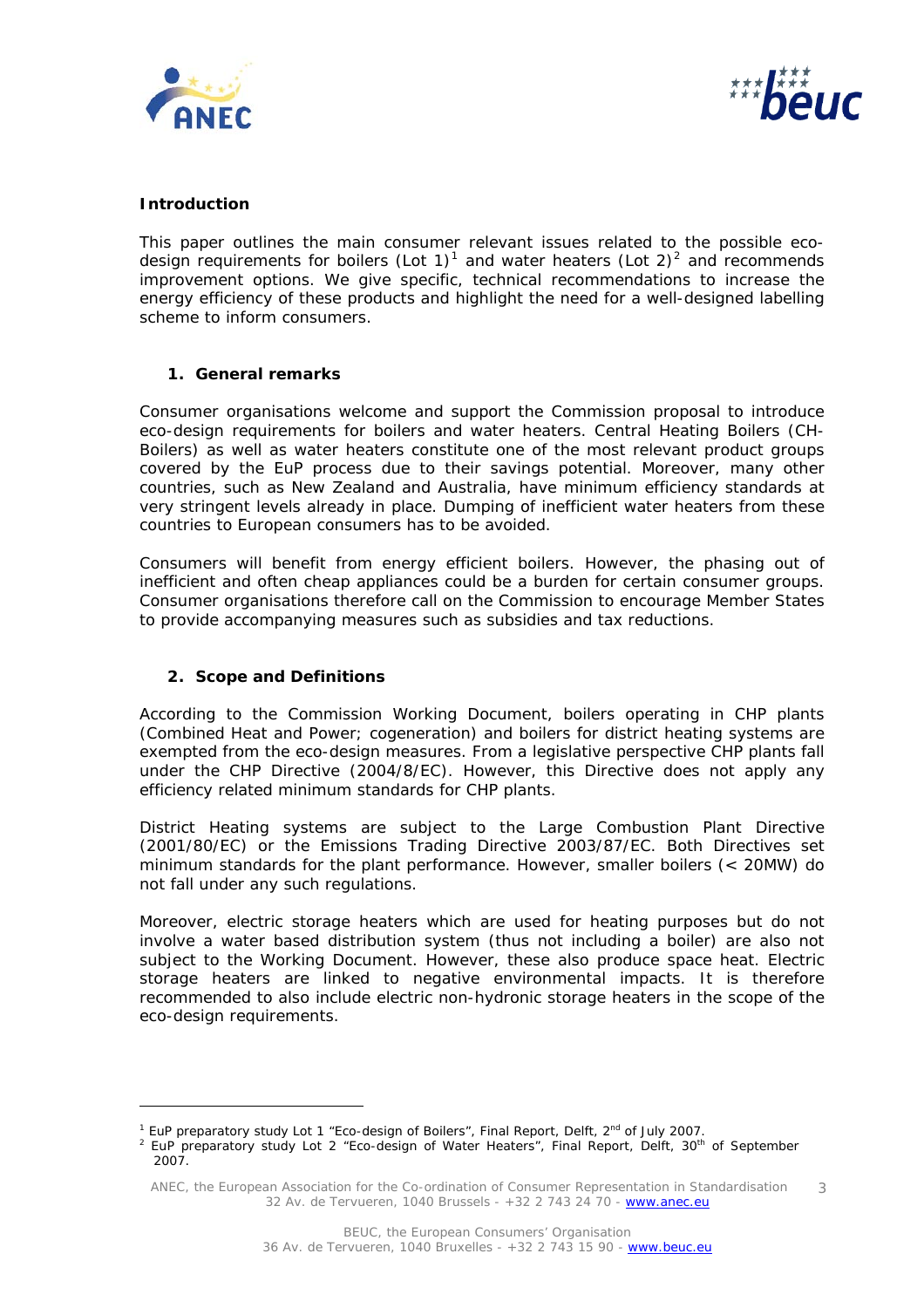



Furthermore, Indirect Cylinders are not covered by the Working Document yet, and were excluded from the scope of the preparatory study on water heaters because they are classified as a "component", not a water heater "product" under the 2005/32/EC Directive. In the meantime an addendum to the preparatory study has been prepared and the technical similarity to Storage water heaters suggests the coherence of measures for water heaters. The addendum recommends a labelling scheme, a minimum energy efficiency performance standard (MEEPS) and a CEN mandate – based on standing losses in dependence of the nominal capacity of the product. Indirect Cylinders should therefore be covered as proposed in the addendum to the preparatory study.

#### *Recommendations*

ł

- o We ask the Commission to include CH-boilers used in CHP plants and in District Heating systems with a thermal input below 20MW into the eco-design requirements.
- o The same applies to non-hydronic electric storage heaters which should also be subject to eco-design requirements, either within Lot 1 on boilers or by an extra lot specifically addressing this type of heating technology.
- o Indirect Cylinders should be covered by an addendum to the Working Document due to the similar demands on labelling and the necessary consistency with the Lot 2 measures for water heaters.

### **3. Minimum efficiency requirements (ANNEX I)**

At the presentation of the preparatory study results at the Consultation Forum meeting on 18 December 2007, the contractor for Lot 1 and 2 proposed to take a three-step approach sharpening the minimum efficiency standards in 2009, 2011 and 2013. However, this has not been taken into account in the Working Document.

The energy efficiency minimum requirements envisaged in the Working Document to be implemented in 2011 are hardly more demanding than the "base case" (for boilers up to XL: 56% compared to a base case of 54%). We therefore ask for an earlier implementation.

For boilers a ban of the efficiency class G was suggested for 2009. This recommendation has not been taken up in the Working Document. However, we ask to phase out inefficient class G boilers already in 2009.

Concerning the overall heating system efficiency, a comprehensive system approach is required. In order to maximise the economical benefit of landlords and tenants resulting from the installation of an efficient eco-design heating system, measures to ensure well integrated overall systems should be adopted.

Moreover, the LLCC efficiency level (Least Life Cycle Costs) depends on the development of fuel prices<sup>[3](#page-3-0)</sup>. It is therefore recommended to periodically revise the

<span id="page-3-0"></span><sup>&</sup>lt;sup>3</sup> Higher fuel prices would result in stricter efficiency levels, because investments to increase energy efficiency would be rewarded. In contrast, lower prices would result in lower LLCC efficiency levels.

ANEC, the European Association for the Co-ordination of Consumer Representation in Standardisation 32 Av. de Tervueren, 1040 Brussels - +32 2 743 24 70 - www.anec.eu 4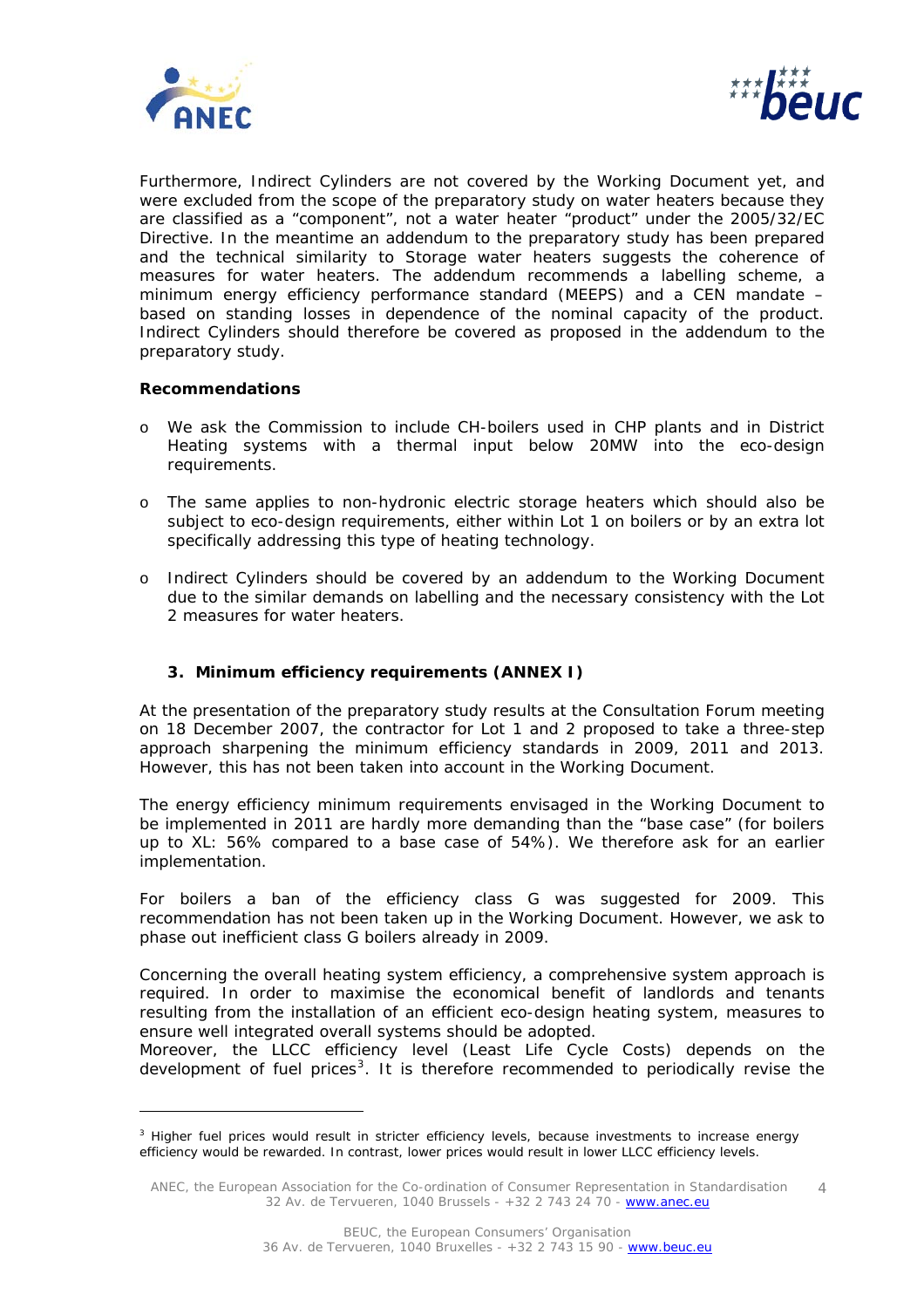



eco-design requirements concerning minimum efficiency standards in the light of energy price developments.

#### *Recommendations*

- o A first tier of minimum efficiency requirements should be implemented in 2009, a second tier in 2010 (instead of 2011) and a third tier in 2012 (instead of 2013). Moreover we ask for the introduction of a fourth tier in 2015 in order to introduce a long term perspective.
- o For boilers a minimum efficiency requirement corresponding to efficiency class F, or a higher efficiency class, should be included for 2009 in the implementing measure. Thus, class G boilers should be banned from 2009 onwards.
- o A periodical adaptation of minimum efficiency standards in light of the development of energy prices should be envisaged in the implementing measure.

### **4. Emissions in use phase**

We are disappointed that the Working Document does not establish minimum requirements for other emissions (except from  $NO_x$ ), such as Carbon Oxide (CO), hydrocarbons and particulates.

Furthermore, a  $NO_x$  limit without a CO limit is potentially dangerous as one can reduce the emissions of  $NO<sub>x</sub>$  at the expense of increasing CO tremendously. Hence, they need to be measured simultaneously. Otherwise there might be negative health effects.

### *Recommendations*

- o We ask for an implementation of  $NO_x$  limit values in 2010 instead of 2013. It is recommended to introduce these limit values already in 2010 and allow for a higher value (e.g. 40 ppm) for the first two years.  $N_{\alpha}$  limit values should be set at 40ppm for 2010 and at 20ppm for 2012.
- $\circ$  We do not support the option of higher NO<sub>x</sub> limit values for devices with renewable input, because these products should be cleaner and more environmentally friendly as such.
- o We stress the need to deal with CO emissions in terms of stringent limits in the eco-design requirements. Both appliance and installation/maintenance need to address the problem of CO concentrations in indoor air. Low CO concentrations can have negative long term health effects.
- o Harmonised test methods for CO, hydrocarbons and particulate emissions from boilers are needed. However, as a measurement standard is currently not available and it would take several years to develop it, interim measures are necessary to protect consumers. We ask to include a CO limit based on existing legislation in EU Member States based on static measurements. This will prevent consumers from being potentially exposed and harmed by CO.

ANEC, the European Association for the Co-ordination of Consumer Representation in Standardisation 32 Av. de Tervueren, 1040 Brussels - +32 2 743 24 70 - www.anec.eu 5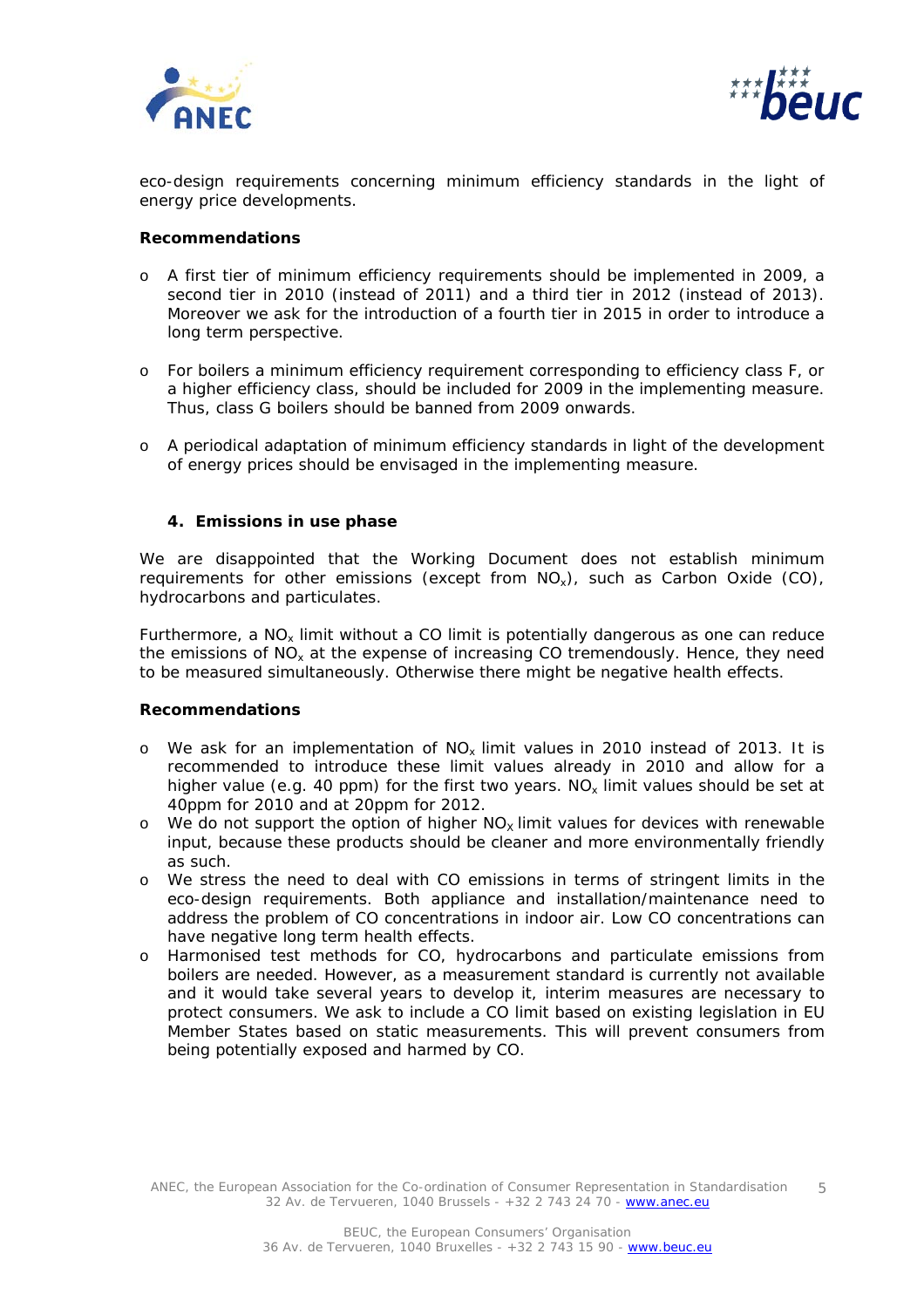



## **5. Consumer information**

Consumer organisations support the inclusion of water heaters and boilers in the EU Energy Labelling scheme, because this ensures recognisability of the label for consumers. We strongly oppose however the introduction of classes  $A_{+}$ ,  $A_{+}$  and  $A_{+++}$ . Also, only a certain percentage of the best products on the market should be able to obtain an A-class label. As soon as many products qualify for the best category, a timely reclassification in order to pull the market up might be necessary. In general we refer to our comments regarding the revision process of the Energy Labelling Directive  $92/75$ /EC<sup>[4](#page-5-0)</sup>.

The schedule regarding the labelling suggested by the Working Document is not in line with the recommendations of the Preparatory Studies and the recommendation of the consultant at the Consultation Forum meeting on 18 December 2007. Whilst the implementation of the labelling system is seen as feasible for the year 2009, the Working Document makes labelling compulsory only from 1 January 2010 onwards.

The efficiency classes of the label for boilers are based on the net efficiency values which the preparatory study defines as the ratio between the energy input  $($  = primary energy input) and the net heat load of a building. The net efficiency is a good indicator for the energy efficiency of a specific boiler technology; however it does not provide the full picture of the environmental impact, notably concerning  $CO<sub>2</sub>$  emissions, of different boiler types. For instance, the net efficiency of a high-end gas-fired heat pump as defined by the preparatory study is well above 100%. In contrast, following the standard methodology, the net efficiency of a wood pellet boiler will be below 100%, although being associated to lower net  $CO<sub>2</sub>$  emissions than the fossil-fuelled heat pump. In other words, a boiler technology which might be best rated against net efficiency values does not necessarily represent the technology with lowest specific CO<sub>2</sub> emissions. Therefore we ask for information on the CO2 emission levels to be provided to consumers in a clearly understandable manner. In addition installers and retailers have a crucial role to play in informing consumers on energy efficiency and the environmental impact of different kinds of appliances. Member States should therefore also focus on the qualifications and training of installers and retailers.

### *Recommendations*

ł

- o Inclusion of boilers and water heaters in the EU Energy Labelling scheme (this should also apply to solid fuel small combustion installations which are subject to lot 15).
- o Introduction of mandatory labelling already from 2009 onwards.
- o No introduction of  $A_{+}$ ,  $A_{+}$  and  $A_{+}$  + classes.
- o The Commission should encourage Member States to introduce information campaigns to promote the labelling scheme to consumers and other important stakeholders such as installers and retailers. This should be introduced in the recommendations to Member States.

<span id="page-5-0"></span><sup>4</sup> See ANEC (ANEC-ENV-2008-G-001final) and BEUC (X/009/2008) position papers.

ANEC, the European Association for the Co-ordination of Consumer Representation in Standardisation 32 Av. de Tervueren, 1040 Brussels - +32 2 743 24 70 - www.anec.eu 6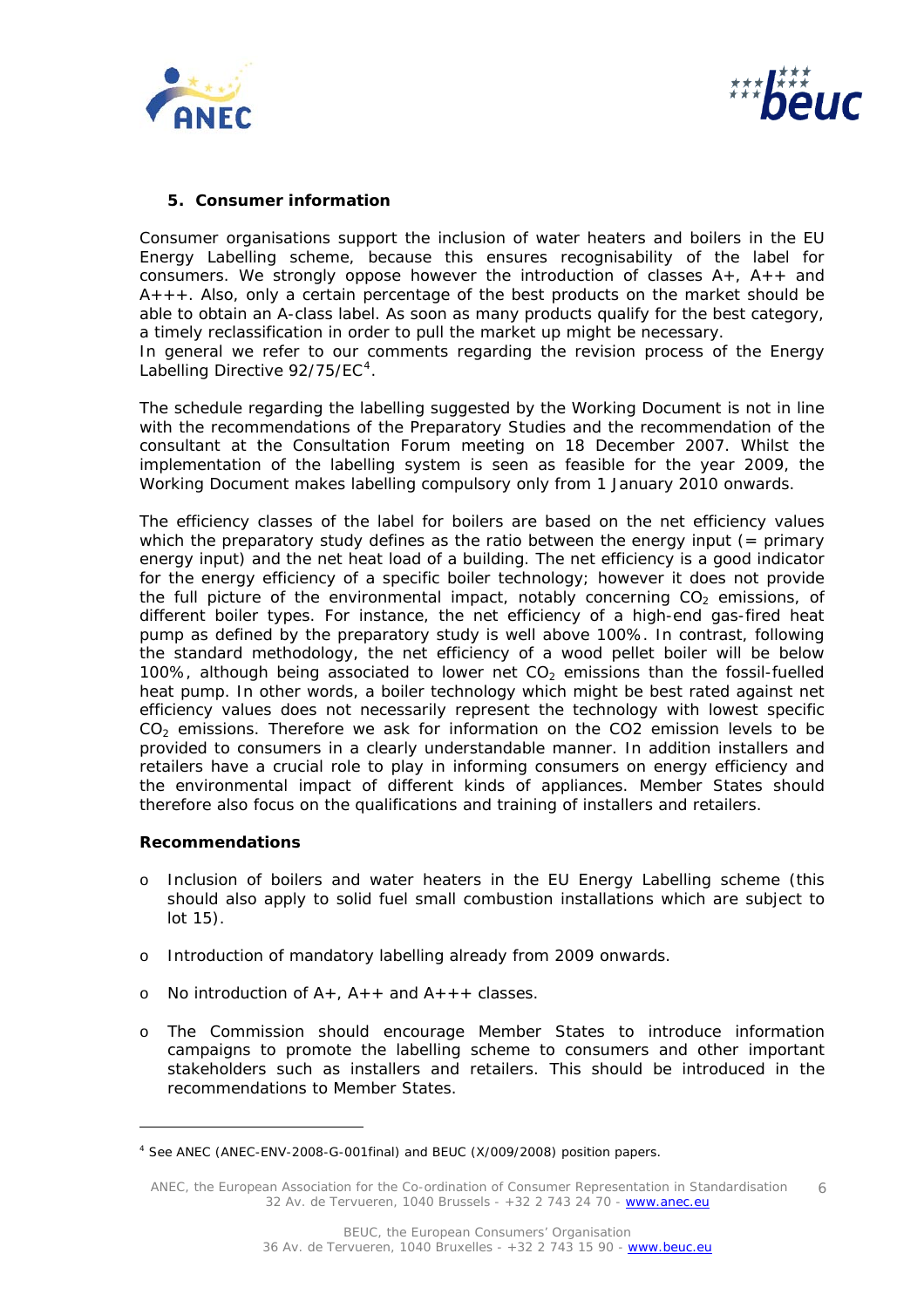



#### **6. Verification of compliance:**

According to the Commission Working Document a check for boilers up to size category XL is required "*that other elements at least meet default requirements"*. A reference to such default requirements is missing which makes it difficult to asses whether this approach is sufficient or not.

For large boilers (XXL and above) compliance can be demonstrated according to the Commission Working Document by proving that (I) the boiler is of appropriate size for installation, (II) 'defined' components not delivered with the package are installed and (III) other system components at least meet default requirements. Also here further specifications are missing which does not allow for a proper evaluation.

#### *Recommendation*

o For water heaters it must be proven that extra energy losses (e.g. distribution losses outside the heated volume) have been taken into account. For both product groups we ask to add further specifications to the Working Document on how compliance shall be verified in detail.

#### **7. Training and qualification**

The preparatory study stresses the importance of the role of installers regarding the purchase and investment decision. Unfortunately the role of qualifications and training in order to choose the optimal appliances is not mentioned in the Working Document.

#### *Recommendation*

o We strongly believe that requirements for technical qualifications and training should be added to the Working Document.

#### **8. ANEC/BEUC recommendations regarding ANNEX IV: Recommendations to Member States**

To realise the full saving potential of the LLCC strategy, financial incentives such as tax reductions, subsidies and low-interest loans have to come into practice. We ask for a rewording of the Working Document into "Member States should initiate or further promote the introduction of subsidies, tax reductions, etc. (initially for A-class products)".

We are convinced that instead of an early replacement also better replacement and phase out schemes are necessary for certain product groups. Cast iron heat exchangers need to be replaced with better products while electric storage heaters should be phased out.

ANEC, the European Association for the Co-ordination of Consumer Representation in Standardisation 32 Av. de Tervueren, 1040 Brussels - +32 2 743 24 70 - www.anec.eu 7